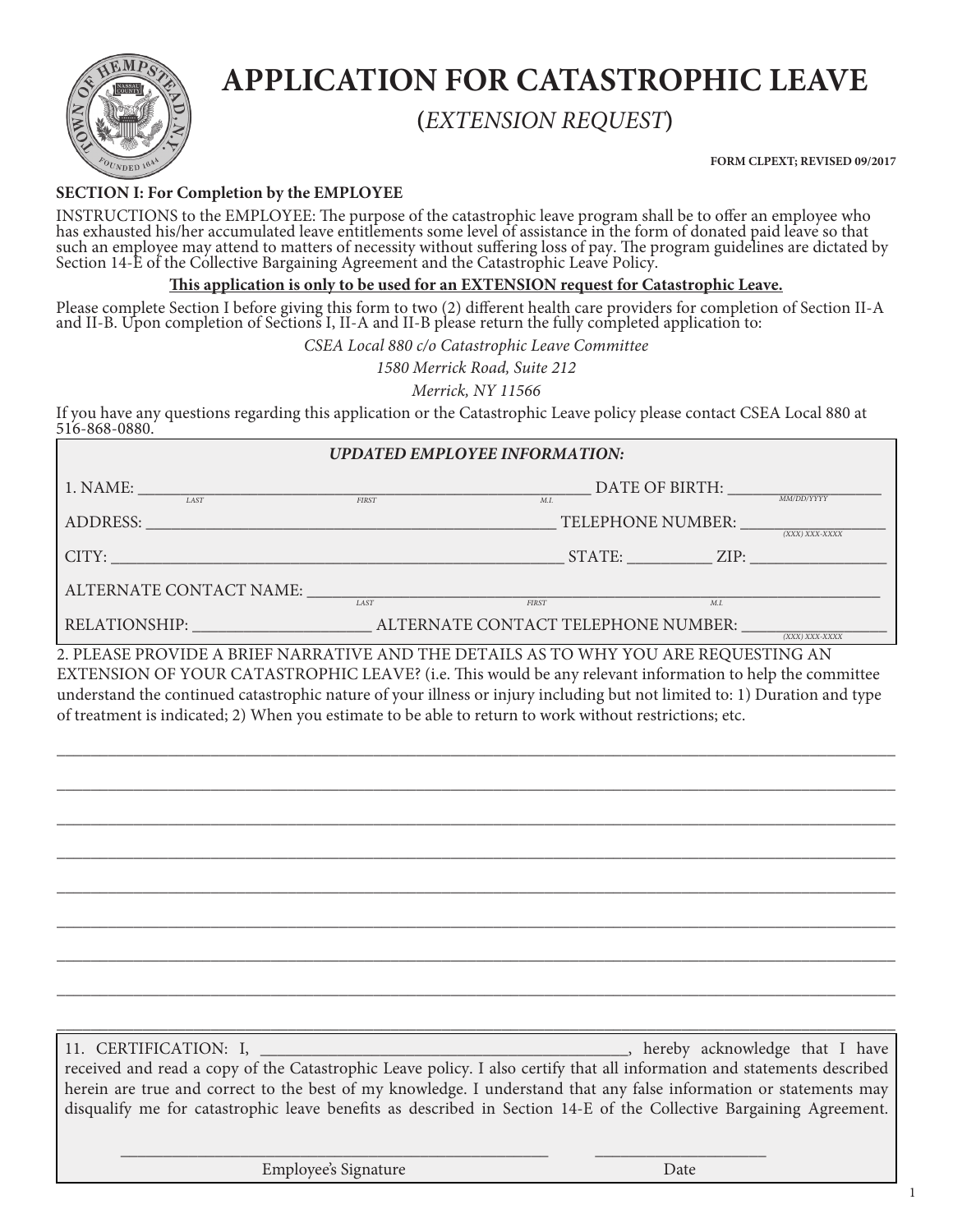### **SECTION II-A: For Completion by the HEALTH CARE PROVIDERS**

| INSTRUCTIONS to the HEALTH CARE PROVIDERS: Your patient has requested an extension of catastrophic leave<br>under the collective bargaining agreement. Answer, fully and completely, all applicable parts. Your answer should be your<br>best estimate based upon your medical knowledge, experience and examination of the patient. Limit your responses to<br>the condition for which the employee was originally granted catastrophic leave. If you need information regarding the<br>patient's job specifications please contact Human Resources at 516-489-5000. DO NOT SEND COMPLETED FORM TO<br>THE TOWN OF HEMPSTEAD; RETURN TO THE PATIENT. |  |  |  |  |  |
|------------------------------------------------------------------------------------------------------------------------------------------------------------------------------------------------------------------------------------------------------------------------------------------------------------------------------------------------------------------------------------------------------------------------------------------------------------------------------------------------------------------------------------------------------------------------------------------------------------------------------------------------------|--|--|--|--|--|
|                                                                                                                                                                                                                                                                                                                                                                                                                                                                                                                                                                                                                                                      |  |  |  |  |  |
|                                                                                                                                                                                                                                                                                                                                                                                                                                                                                                                                                                                                                                                      |  |  |  |  |  |
| BUSINESS ADDRESS: University of the SUSINESS ADDRESS:                                                                                                                                                                                                                                                                                                                                                                                                                                                                                                                                                                                                |  |  |  |  |  |
|                                                                                                                                                                                                                                                                                                                                                                                                                                                                                                                                                                                                                                                      |  |  |  |  |  |
| $\text{TELEPHONE:} \text{ } (\underline{\hspace{1cm}}) \text{ } \underline{\hspace{1cm}} \text{ } \text{FAX:} (\underline{\hspace{1cm}}) \text{ } \underline{\hspace{1cm}})$                                                                                                                                                                                                                                                                                                                                                                                                                                                                         |  |  |  |  |  |
| 1. LAST EXAMINATION DATE: MANDDYFYY NEXT EXAMINATION DATE: MANDDYFYY                                                                                                                                                                                                                                                                                                                                                                                                                                                                                                                                                                                 |  |  |  |  |  |
| 2. HAVE THERE BEEN ANY CHANGES TO NATURE OF ILLNESS OR INJURY IN THE PAST 90 DAYS (Description                                                                                                                                                                                                                                                                                                                                                                                                                                                                                                                                                       |  |  |  |  |  |
|                                                                                                                                                                                                                                                                                                                                                                                                                                                                                                                                                                                                                                                      |  |  |  |  |  |
|                                                                                                                                                                                                                                                                                                                                                                                                                                                                                                                                                                                                                                                      |  |  |  |  |  |
| 4. RESPONSE TO TREATMENT: UNIVERSITY OF A SERIES OF A SERIES OF A SERIES OF A SERIES OF A SERIES OF A SERIES OF A SERIES OF A SERIES OF A SERIES OF A SERIES OF A SERIES OF A SERIES OF A SERIES OF A SERIES OF A SERIES OF A                                                                                                                                                                                                                                                                                                                                                                                                                        |  |  |  |  |  |
| 4. EMPLOYEE'S ESTIMATED RETURN TO WORK DATE WITH NO RESTRICTIONS: University of the STRICTIONS:                                                                                                                                                                                                                                                                                                                                                                                                                                                                                                                                                      |  |  |  |  |  |
| 5. HEALTH CARE PROVIDER'S ORIGINAL SIGNATURE REQUIRED; STAMPED SIGNATURES NOT PERMITTED.                                                                                                                                                                                                                                                                                                                                                                                                                                                                                                                                                             |  |  |  |  |  |
| Health Care Provider's Signature<br>National Provider Identifier (NPI)<br>Date                                                                                                                                                                                                                                                                                                                                                                                                                                                                                                                                                                       |  |  |  |  |  |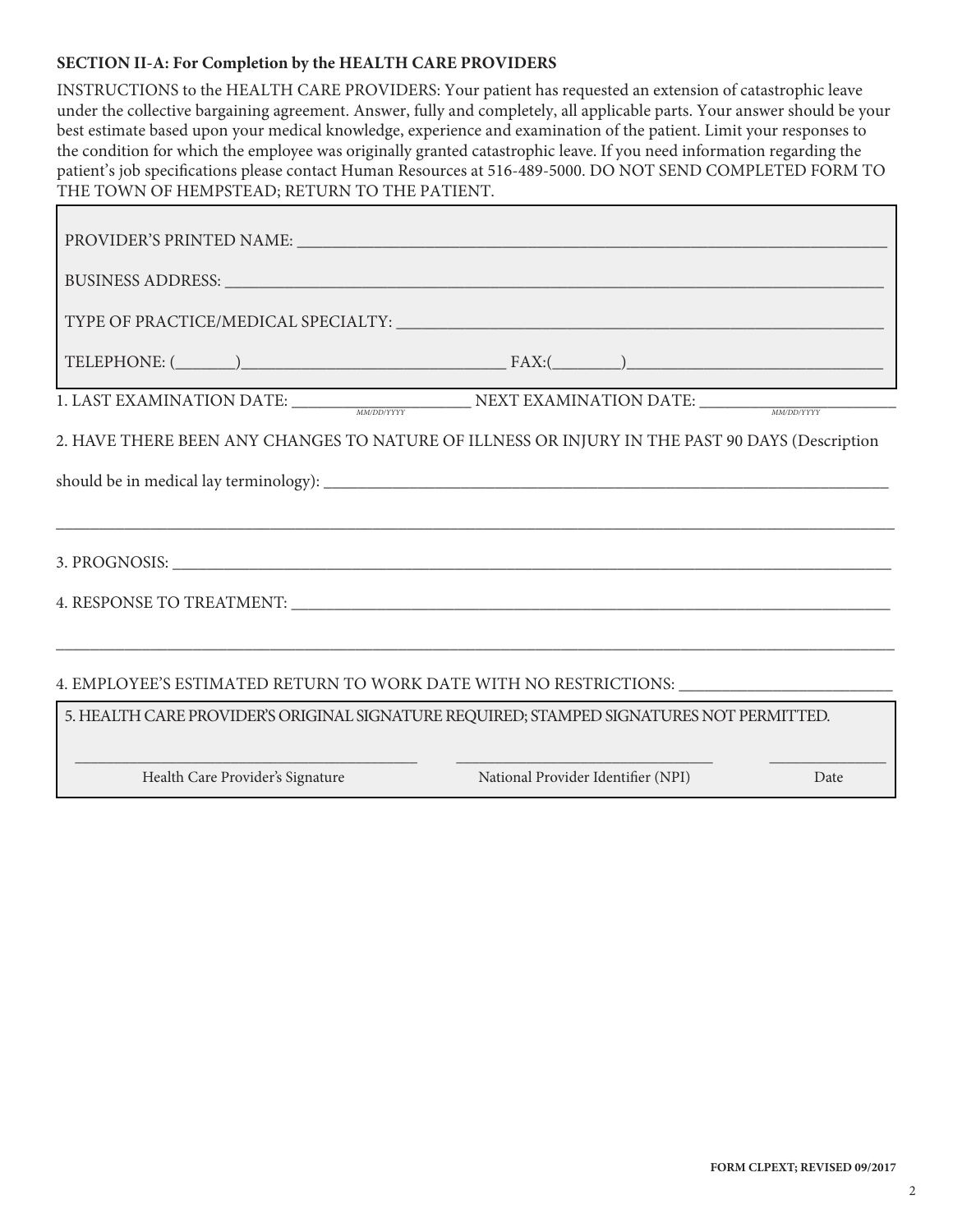### **SECTION II-B: For Completion by the HEALTH CARE PROVIDERS**

| INSTRUCTIONS to the HEALTH CARE PROVIDERS: Your patient has requested an extension of catastrophic leave<br>under the collective bargaining agreement. Answer, fully and completely, all applicable parts. Your answer should be your<br>best estimate based upon your medical knowledge, experience and examination of the patient. Limit your responses to<br>the condition for which the employee was originally granted catastrophic leave. If you need information regarding the<br>patient's job specifications please contact Human Resources at 516-489-5000. DO NOT SEND COMPLETED FORM TO<br>THE TOWN OF HEMPSTEAD; RETURN TO THE PATIENT. |  |  |  |  |  |
|------------------------------------------------------------------------------------------------------------------------------------------------------------------------------------------------------------------------------------------------------------------------------------------------------------------------------------------------------------------------------------------------------------------------------------------------------------------------------------------------------------------------------------------------------------------------------------------------------------------------------------------------------|--|--|--|--|--|
|                                                                                                                                                                                                                                                                                                                                                                                                                                                                                                                                                                                                                                                      |  |  |  |  |  |
| BUSINESS ADDRESS: University of the Second Contract of the Second Contract of the Second Contract of the Second Contract of the Second Contract of the Second Contract of the Second Contract of the Second Contract of the Se                                                                                                                                                                                                                                                                                                                                                                                                                       |  |  |  |  |  |
|                                                                                                                                                                                                                                                                                                                                                                                                                                                                                                                                                                                                                                                      |  |  |  |  |  |
|                                                                                                                                                                                                                                                                                                                                                                                                                                                                                                                                                                                                                                                      |  |  |  |  |  |
| <u> 1989 - Johann Barnett, fransk politik (</u><br>1. LAST EXAMINATION DATE: NEXT EXAMINATION DATE:                                                                                                                                                                                                                                                                                                                                                                                                                                                                                                                                                  |  |  |  |  |  |
| 2. HAVE THERE BEEN ANY CHANGES TO NATURE OF ILLNESS OR INJURY IN THE PAST 90 DAYS (Description                                                                                                                                                                                                                                                                                                                                                                                                                                                                                                                                                       |  |  |  |  |  |
|                                                                                                                                                                                                                                                                                                                                                                                                                                                                                                                                                                                                                                                      |  |  |  |  |  |
| 4. RESPONSE TO TREATMENT: LATER AND THE SERIES OF THE SERIES OF THE SERIES OF THE SERIES OF THE SERIES OF THE SERIES OF THE SERIES OF THE SERIES OF THE SERIES OF THE SERIES OF THE SERIES OF THE SERIES OF THE SERIES OF THE                                                                                                                                                                                                                                                                                                                                                                                                                        |  |  |  |  |  |
| 4. EMPLOYEE'S ESTIMATED RETURN TO WORK DATE WITH NO RESTRICTIONS: ______________                                                                                                                                                                                                                                                                                                                                                                                                                                                                                                                                                                     |  |  |  |  |  |
| 5. HEALTH CARE PROVIDER'S ORIGINAL SIGNATURE REQUIRED; STAMPED SIGNATURES NOT PERMITTED.                                                                                                                                                                                                                                                                                                                                                                                                                                                                                                                                                             |  |  |  |  |  |
| Health Care Provider's Signature<br>National Provider Identifier (NPI)<br>Date                                                                                                                                                                                                                                                                                                                                                                                                                                                                                                                                                                       |  |  |  |  |  |